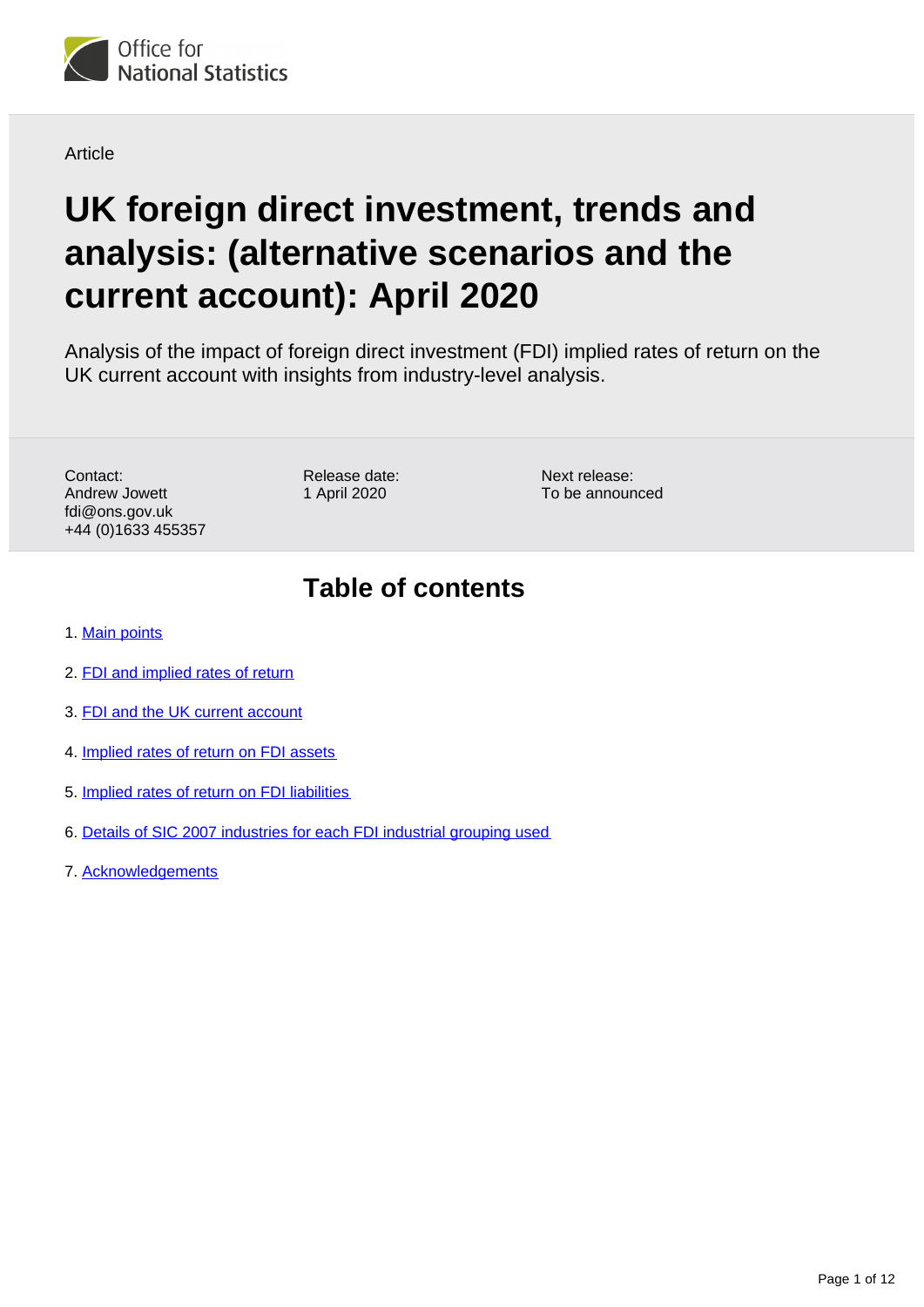## <span id="page-1-0"></span>**1 . Main points**

- Falling implied rates of return contributed to lower net foreign direct investment (FDI) income, which had a negative impact on the current account balance between 2011 and 2016.
- Had the implied rate of return on FDI remained constant at its 2011 rate, the UK current account deficit would have stood at 3.0% of nominal gross domestic product (GDP) in 2018, compared with a reported 3.9%.
- FDI credits in mining and quarrying, and manufacturing industries affected the overall trend in UK FDI credits.
- Had the implied rates of return on financial and insurance liabilities remained at its 2011 rate, the value of FDI debits could have been more than double the £24.6 billion estimated in 2018, with alternative debits £26.7 billion higher.

## <span id="page-1-1"></span>**2 . FDI and implied rates of return**

Foreign direct investment (FDI) refers to cross-border investments made by residents and businesses from one country into another, with the aim of establishing a lasting interest in the country receiving investment. Statistics used in this analysis are presented using the asset and liability principle, published in our Foreign direct [investment involving UK companies \(asset and liability\): 2018](https://www.ons.gov.uk/releases/foreigndirectinvestmentinvolvingukcompaniesassetandliability2018) statistical bulletin. This is in line with internationallyagreed best practice and our asset and liability statistics are consistent with the UK Balance of Payments, The [Pink Book](https://www.ons.gov.uk/economy/nationalaccounts/balanceofpayments/bulletins/unitedkingdombalanceofpaymentsthepinkbook/2019).

The stock of FDI that UK residents hold abroad is UK FDI assets, and the income generated on those assets is FDI credits. UK FDI liabilities are the stock of FDI investment held in the UK by non-resident companies, and FDI debits is the income generated on those liabilities.

Implied rates of return indicate how much income is generated per pound of investment. We calculate rates of return on UK FDI assets as the ratio of FDI credits to FDI assets in the same year. Likewise, we calculate rates of return on UK FDI liabilities as the ratio of FDI debits to FDI liabilities in the same year. Further information on the recent trends in implied rates of return for UK FDI can be found in our UK foreign direct investment, trends and [analysis: \(implied rates of return\) February 2020](https://www.ons.gov.uk/economy/nationalaccounts/balanceofpayments/articles/ukforeigndirectinvestmenttrendsandanalysis/impliedratesofreturnfebruary2020) article.

This article explores the impact of FDI on the UK current account, which feeds into the UK's Balance of Payments. The UK current account measures the economy's international transactions with the rest of the world, comprising net trade (exports less imports), primary income and secondary income. Net income (or earnings) from FDI, which is the value of credits less debits, is a sub-component of primary income. Any changes in FDI credits or debits can reflect changes in assets or liabilities respectively, changes to the profitability of that investment (implied rate of return), or a combination of both. Further information on the contribution of net FDI earnings on the UK current account balance can be found in our [Foreign direct investment involving UK](https://www.ons.gov.uk/releases/foreigndirectinvestmentinvolvingukcompaniesassetandliability2018)  [companies \(asset and liability\): 2018](https://www.ons.gov.uk/releases/foreigndirectinvestmentinvolvingukcompaniesassetandliability2018) statistical bulletin.

Our previous analysis from [January 2017](https://www.ons.gov.uk/economy/nationalaccounts/balanceofpayments/articles/areviewofukforeigndirectinvestmentstatistics/winter2017), [July 2017](https://www.ons.gov.uk/economy/nationalaccounts/balanceofpayments/articles/ukforeigndirectinvestmenttrendsandanalysis/summer2017) and [January 2018](https://www.ons.gov.uk/economy/nationalaccounts/balanceofpayments/articles/ukforeigndirectinvestmenttrendsandanalysis/january2018) identified a downward trend in FDI credits and debits since 2011, while the values of FDI assets and liabilities continued to increase. This indicates falling implied rates of return on those direct investments over that period. Our [our article published in February 2020](https://www.ons.gov.uk/economy/nationalaccounts/balanceofpayments/articles/ukforeigndirectinvestmenttrendsandanalysis/impliedratesofreturnfebruary2020) found that the implied rates of return on FDI assets increased considerably in 2017 from 2016, with a further increase between 2017 and 2018. The value of FDI debits increased in 2018 from 2017 at a slightly faster rate than that of FDI credits. This made net FDI income lower in 2018 than 2017, yet still added positively to the current account balance.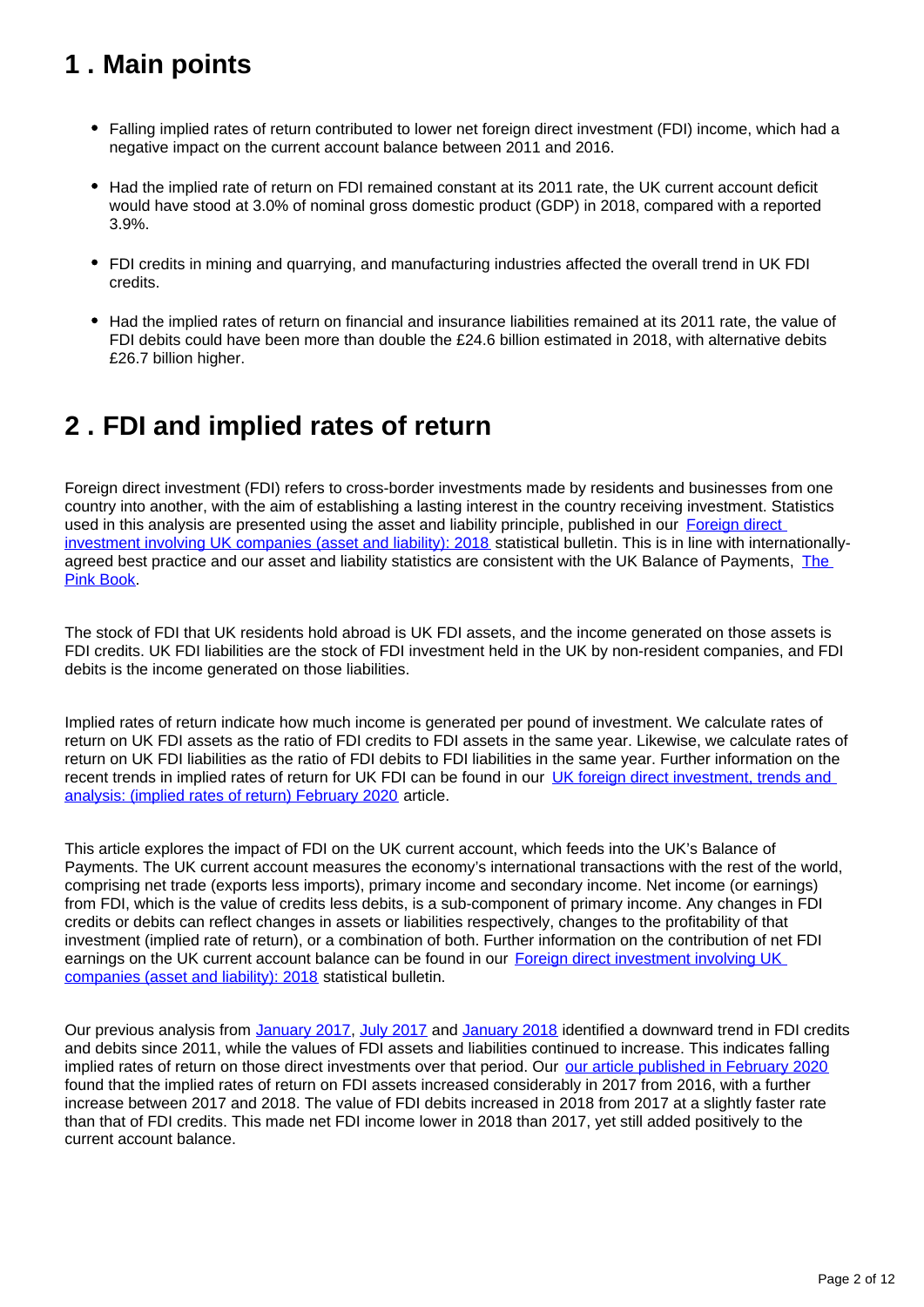This article joins all of our previous analysis together to look at how changes in implied rates of return on FDI may have affected the current account balance. We calculate alternative scenarios in this analysis (previously referred to as "counterfactuals") to separate the impact of changes in rates of return and changes to FDI stocks on FDI income. These show what the value of FDI income would have been if the implied rates of return had remained at the same rate since 2011, when rates of return were at their most recent peak. This means that any changes in alternative FDI earnings are only the result of movements in the stock of FDI, that is assets and liabilities.

## <span id="page-2-0"></span>**3 . FDI and the UK current account**

Net foreign direct investment (FDI) earnings, that is the value of FDI credits less FDI debits, has been one of the main contributors to the fall in the UK current account balance since 2011. Falling implied rates of return for UK FDI notably contributed to most of the change in net FDI income between 2011 and 2018. Figure 1 combines this information with the other components for the current account. It reproduces the chart using published current account components and adds the difference to net FDI income had implied rates of return remained at 2011 rates to 2018. The alternative current account balance assumes that all other components of the current account do not change as a result of alternative net FDI income.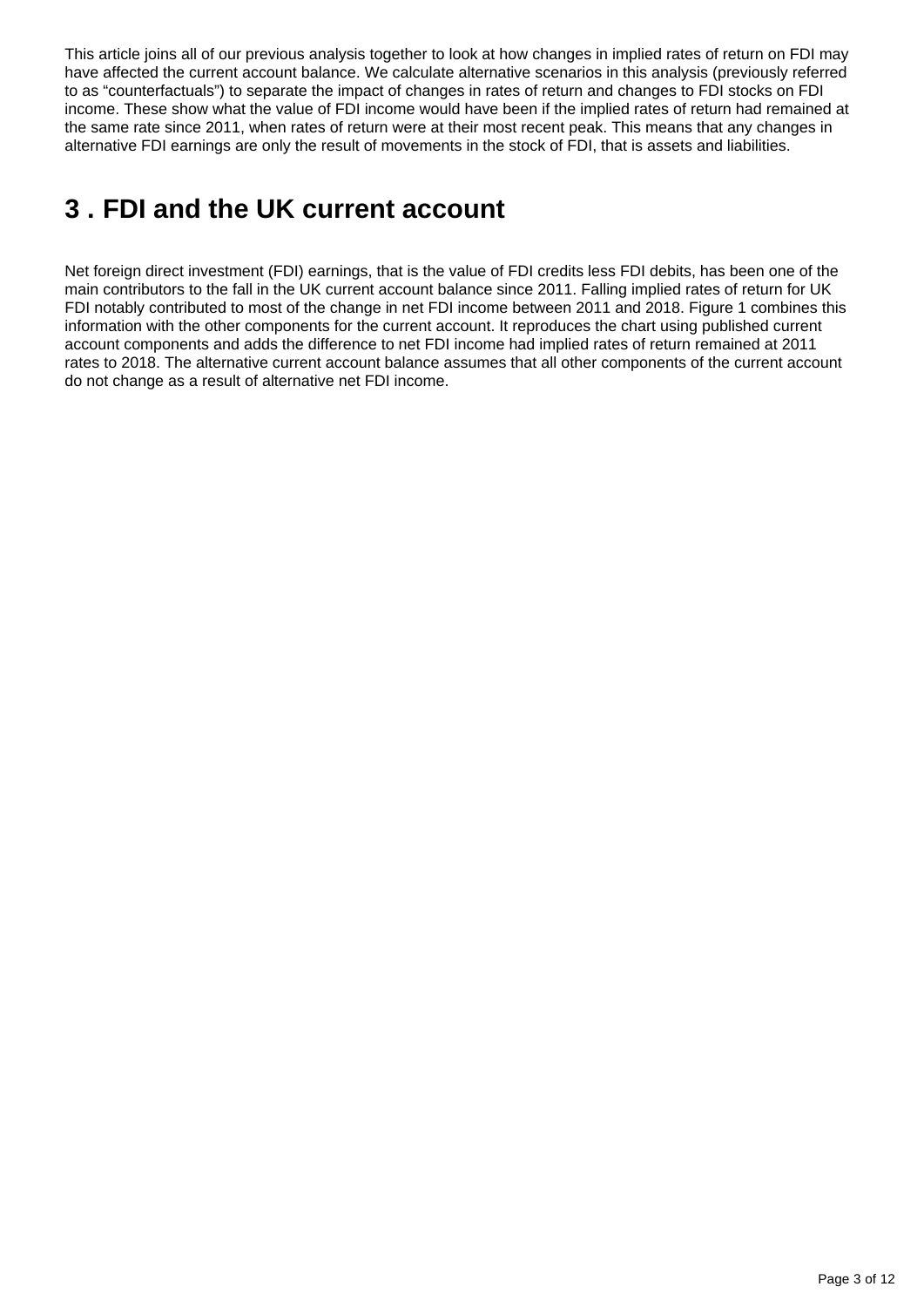### **Figure 1: Falling net FDI income was the main contributor to widening the UK current account deficit between 2011 and 2016**

### **UK current account balance and its components, 2010 to 2018**

### Figure 1: Falling net FDI income was the main contributor to widening the UK current account deficit between 2011 and 2016



### UK current account balance and its components, 2010 to 2018

### **Source: Office for National Statistics - Foreign direct investment involving UK companies (asset and liability) and UK Balance of Payments**

#### **Notes:**

- 1. The "difference from alternative net FDI income" shows the additional value of net FDI earnings, had implied rates of return remained at 2011 rates.
- 2. The sum of "FDI income (published)" and the "difference from alternative net FDI income" gives the value of alternative FDI income.
- 3. In line with the UK National Accounts Revisions Policy, revised estimates presented for 2017 will be incorporated into UK Balance of Payments in September 2020.
- 4. The sum of components will not necessarily sum to the current account balance because of rounding.

The alternative scenarios – assuming the implied rate of return had remained at the same rate since 2011 – estimate that net FDI income would have been higher in every year from 2012 to 2018. The biggest difference would have been in 2016, when published net FDI income was £1.0 billion whereas alternative net FDI income would have been £45.8 billion. This is also the year where there was the greatest difference between the published and alternative current account balances, negative £104.0 billion compared with the alternative balance of negative £59.2 billion.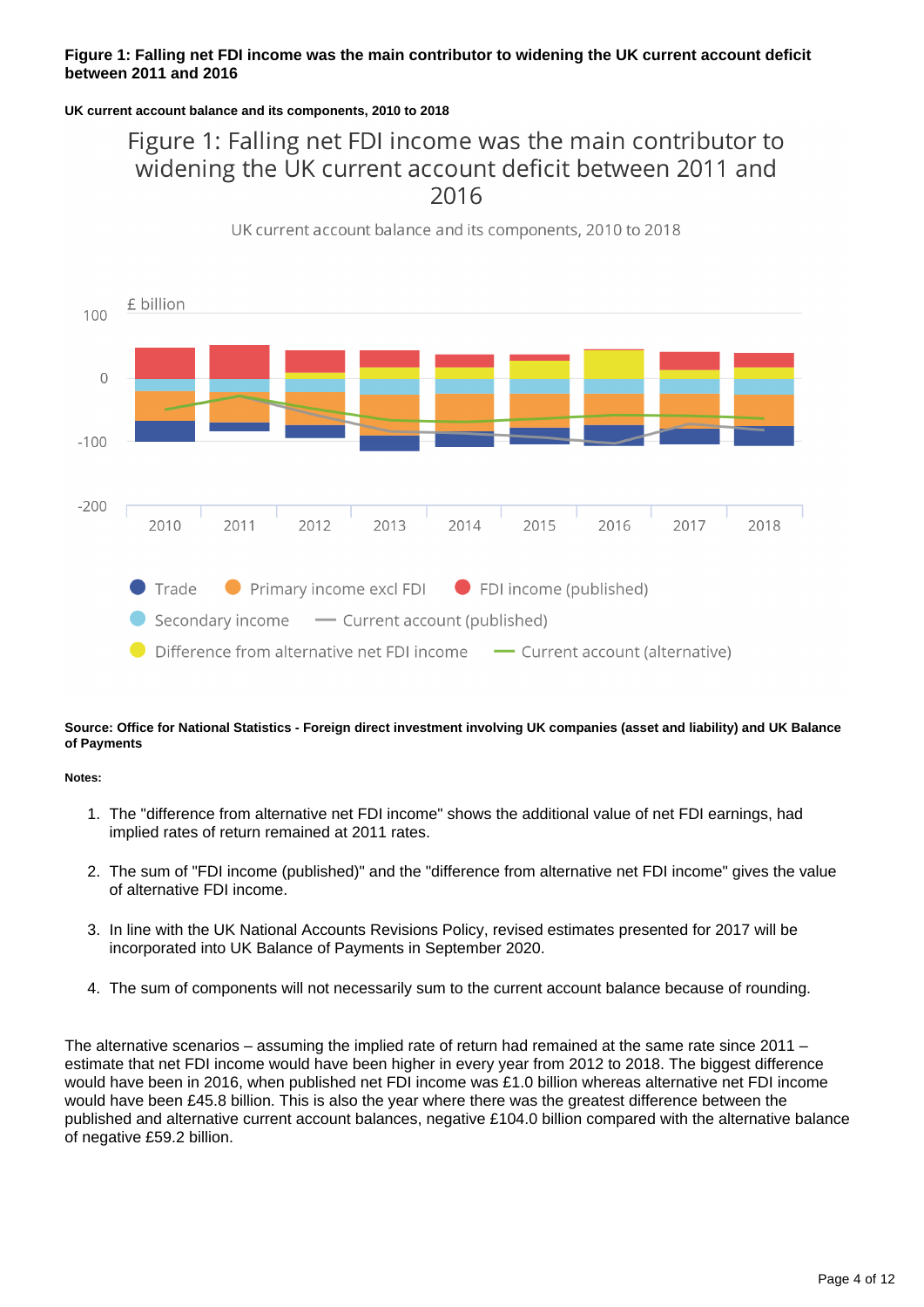There would be a much smaller increase in the value of net FDI income under the alternative scenario in 2017. Published net earnings were £30.4 billion with the alternative scenario adding £12.8 billion. This reflects the extent to which the value of published credits increased considerably in 2017 from 2016, which brought the implied rate of return on assets closer to its 2011 rate. There was then a fall in the value of published net FDI income in 2018 from 2017 as FDI debits increased by more than credits. The alternative scenario could have added £18.4 billion to the value of FDI income had implied rates of return remained at 2011 rates.

The UK current account balance remains negative under the alternative scenario. However, the lowest current account balance under the alternative scenario would have been in 2014, at negative £70.0 billion, rather than in 2016 (negative £104.0 billion). Under the alternative scenario, the current account balance followed a flatter trend between 2013 and 2018 compared with the more marked downward trend using published statistics. By 2018, the current account balance accounted for negative 3.9% of nominal gross domestic product (GDP) in 2018, whereas this could have been 0.9 percentage points higher at negative 3.0% using the alternative scenario.

## <span id="page-4-0"></span>**4 . Implied rates of return on FDI assets**

The value of foreign direct investment (FDI) assets followed a gradual upward trend between 2010 and 2018. At the same time, the value of FDI credits fell in consecutive years between 2011 and 2016. As a result, the implied rate of return on FDI assets of 7.7% in 2011 fell to 3.6% by 2016. The bigger increases in the value of FDI credits relative to assets in 2017 and 2018 saw the implied rates of return increase in both years, to 5.5% and 5.7% respectively. Figure 2 shows the value of reported and alternative FDI credits with the published value of FDI assets.

### **Figure 2: Rates of return on FDI assets caused most of the rise in the value of FDI credits between 2016 and 2017**



#### **Foreign direct investment assets, and published and alternative foreign direct investment credits, 2010 to 2018**

**Source: Office for National Statistics - Foreign direct investment involving UK companies (asset and liability)**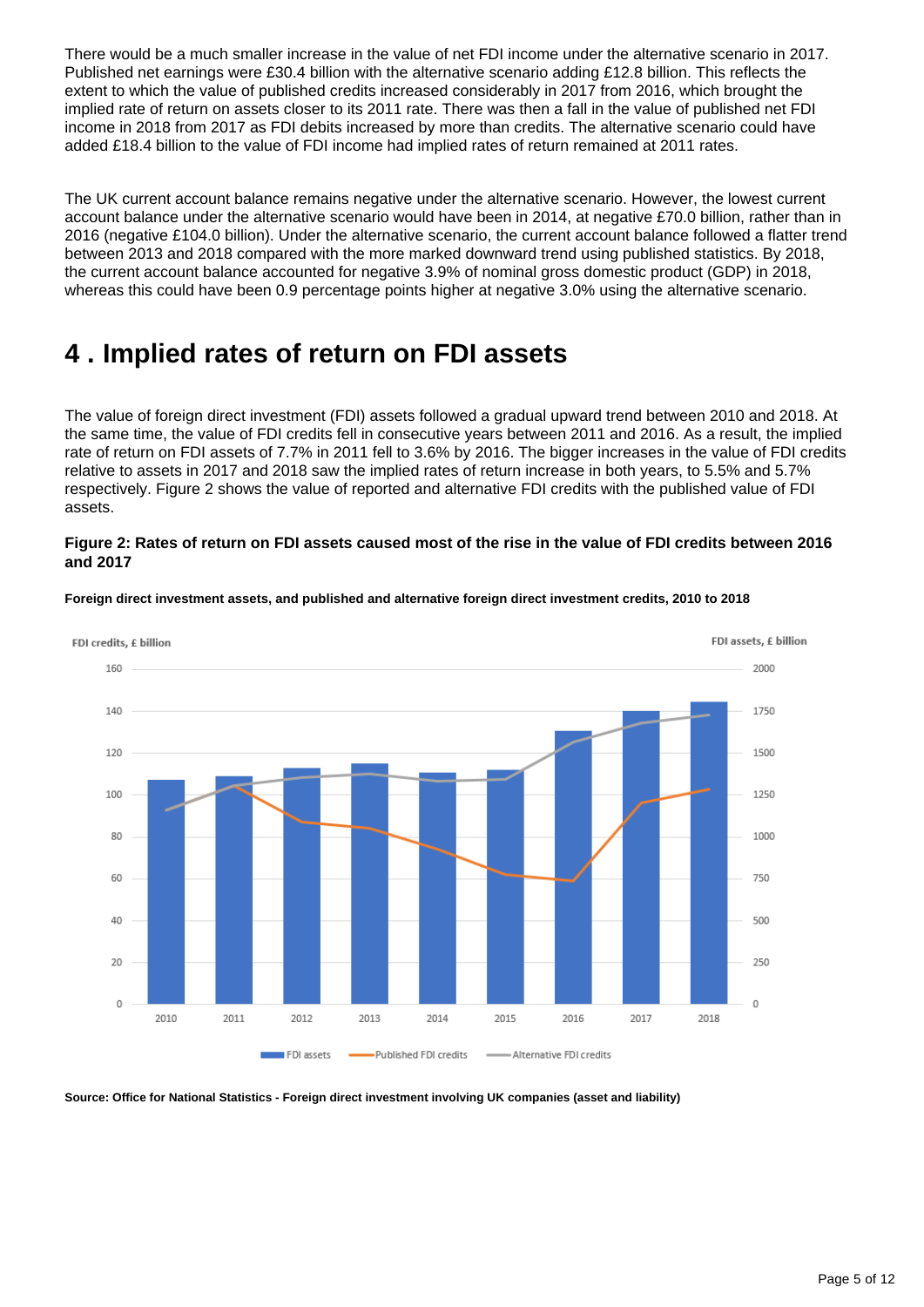Since the implied rate of return on assets is fixed at 7.7% – the 2011 rate – under the alternative scenario, the value of alternative credits matches changes in the value of FDI assets. The biggest increase in the value of alternative FDI credits would have been between 2015 and 2016, where FDI assets increased by £229.4 billion, leading to alternative credits increasing by £17.6 billion; both 16.3% higher in 2016 than 2015. In 2016, the value of alternative FDI credits were £66.3 billion higher than published FDI credits, therefore reflecting changes in the implied rate of return since 2011.

Published and alternative FDI credits increased between 2017 and 2018, by £6.6 billion and £4.0 billion respectively, because of a £51.6 billion rise in FDI assets in 2018. A rise in the implied rate of return on FDI assets led to an additional increase of £2.6 billion in FDI credits in 2018. Implied rates of return on assets accounted for £27.9 billion of the £37.1 billion (or 75.2%) increase in reported FDI credits between 2016 and 2017, whereas increasing FDI assets would have only led to a £9.2 billion rise in FDI credits in 2017. Rising rates of return, coupled with higher asset values, increased the published returns from FDI assets for the first time in 2017 since 2011.

### **Implied rates of return from mining and quarrying, and manufacturing industries have been important for rates in 2017 and 2018**

While the overall implied rate of return on UK FDI assets fell between 2011 and 2016, there were differences in those trends in returns by industry. Industries are defined using the UK Standard Industrial Classification of [Economic Activities 2007: SIC 2007](https://www.ons.gov.uk/methodology/classificationsandstandards/ukstandardindustrialclassificationofeconomicactivities/uksic2007) and further details of how we group industries can be found in Section 6.

Our previous analysis found that falling implied rates of return in mining and quarrying industries, contributed greatly to the fall in FDI credits since 2011. This can be seen in Figure 3, which presents the published and alternative FDI credit values across seven industry groupings. It shows that the impact of falling implied rates of return since 2011 on FDI credits was largest for mining and quarrying, information and communication, and professional and support industries.

The value of alternative credits in mining and quarrying is constant between 2011 and 2018, indicating that the value of mining and quarrying assets has also remained constant. This is in contrast with published mining and quarrying credits, which decreased year-on-year between 2011 and 2016, becoming negative in that last year. Since then, there has been a notable increase in the value of FDI credits among mining and quarrying companies, which has contributed to the increase in the UK implied rate of return on all FDI assets.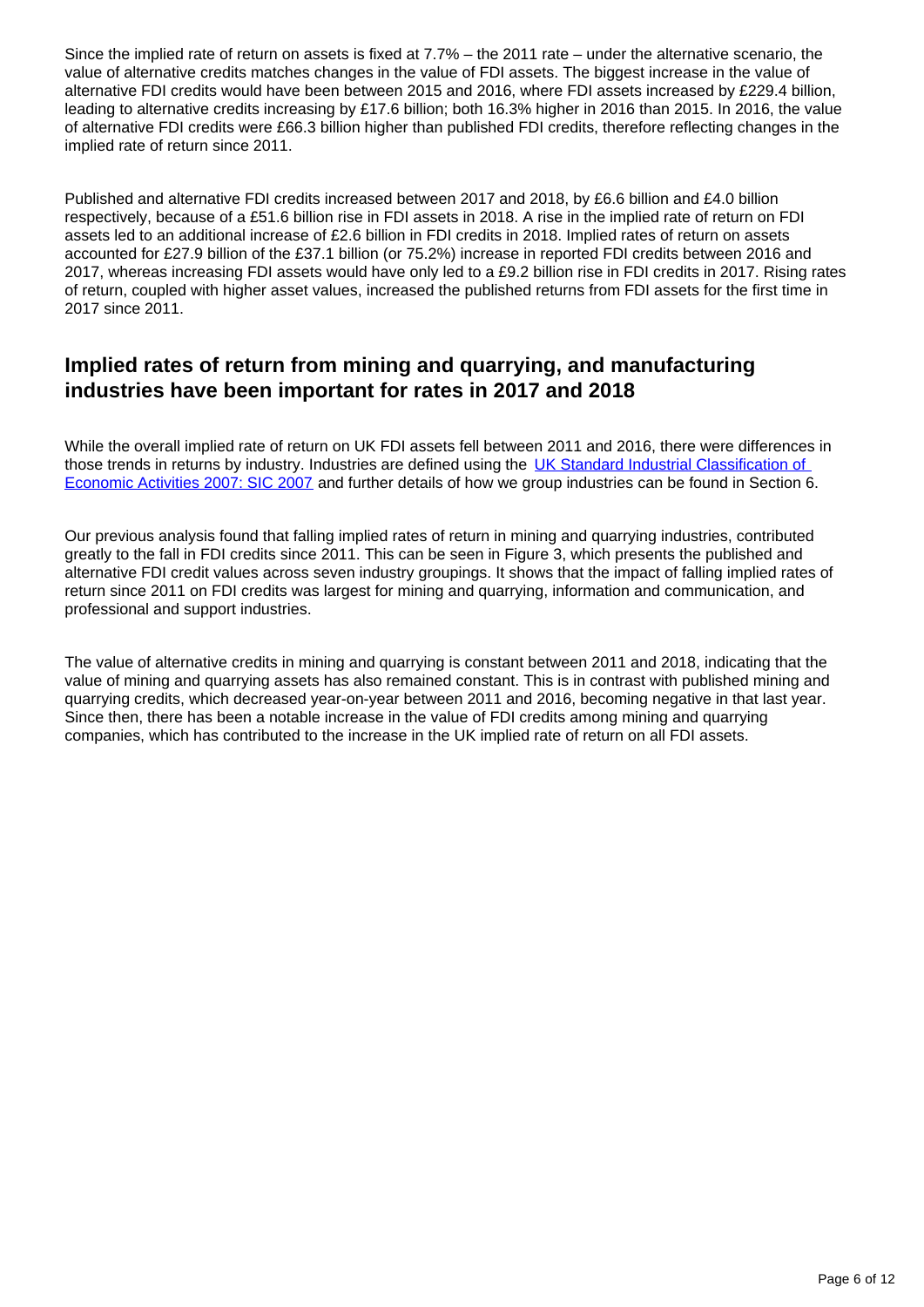### **Figure 3: Implied rates of return have changed the most for mining and quarrying between 2011 and 2018 relative to FDI asset values in those industries**

### **Published and alternative foreign direct investment credits by industry, 2011 to 2018**

### Figure 3: Implied rates of return have changed the most for mining and quarrying between 2011 and 2018 relative to FDI asset values in those industries

Published and alternative foreign direct investment credits by industry, 2011 to 2018



### **Source: Office for National Statistics - Foreign direct investment involving UK companies (asset and liability)**

### **Notes:**

- 1. Data on banks, bank holding companies, property and public corporations are removed from the analysis in order to focus upon the main industrial groupings.
- 2. M&Q is mining and quarrying; M is manufacturing; WT&A is wholesale, transport and accommodation; I&C is information and communication; F&I is financial and insurance; P&S is professional and support; and O is other industries.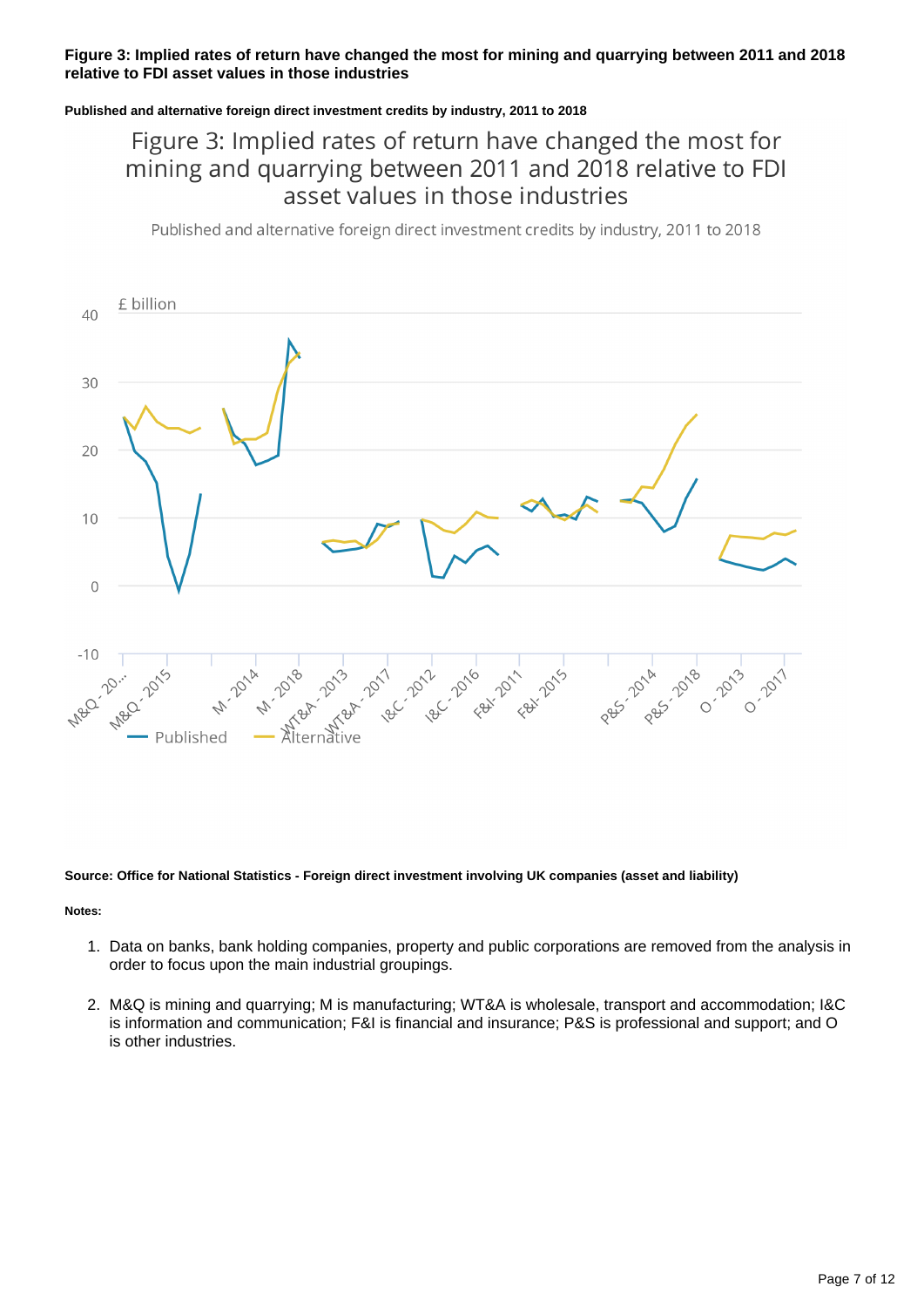Information and communication is another industry grouping where the value of FDI assets has been relatively stable, yet the published value of credits is below the alternative scenario. While there has been an increase in the value of published FDI credits among these companies, it has been less pronounced than for mining and quarrying companies. Published FDI credits in both industries were lower in 2018 than they were in 2011. Despite large differences between the published and alternative FDI credits in professional and support industries throughout the period, increasing values of FDI assets in those industries meant that both published and alternative credits in 2018, at £15.7 billion and £25.2 billion respectively, were above their 2011 value (£12.4 billion).

Manufacturing industries had the biggest increase in the value of published FDI credits in 2017 compared with 2016. These went from £19.1 billion in 2016 to £36.0 billion in 2017, an increase of £16.9 billion (or 88.5%). This increase was supported by increasing values of FDI assets in those industries, with the alternative credits going from £28.8 billion in 2016 to £32.7 billion in 2017, an increase of £3.9 billion (or 13.5%). The value of FDI credits in these industries resembles the alternative credits to some extent and we also found that the value of published FDI credits for these industries in 2018 (£33.4 billion) was close to the alternative value (£34.3 billion), indicating that the implied rate of return among FDI manufacturers in 2018 (7.7%) was similar to that in 2011 (7.9%).

There were also two industrial groupings where the value of published credits closely follows the alternative credits – wholesale, transport and accommodation, and financial and insurance industries. This indicates that implied rates of return for both groupings remained largely constant between 2011 and 2018 so that any changes in the value of credits were more a reflection of changes in the underlying value of FDI assets.

Therefore, the overall trend in the value of UK FDI credits – and by extension, implied rates of return on FDI assets – was mostly affected by mining and quarrying industries, yet the subsequent increase in credit values in 2017 and 2018 was from increasing rates of return among mining and quarrying companies as well as higher FDI asset values in manufacturing industries.

## <span id="page-7-0"></span>**5 . Implied rates of return on FDI liabilities**

The value of foreign direct investment (FDI) liabilities has followed an upward trend between 2010 and 2018. These values have increased at a faster rate than that of FDI assets, giving the UK a negative net international FDI position in 2017 and 2018. The trend in FDI debits has also followed the trend in FDI liabilities much closer than credits followed asset values between 2011 and 2018. This is indicated by the similar upward trend in the value of alternative FDI debits over that period (Figure 4). While implied rates of return on FDI liabilities have fallen, this has been to a lesser extent than on FDI assets. Nevertheless, our analysis still suggests that FDI debits were £17.4 billion (21.4%) lower in 2018 than they could have been had the implied rate of return remained at its 2011 rate. This was a slightly smaller difference than the £25.7 billion (39.1%) difference in 2017.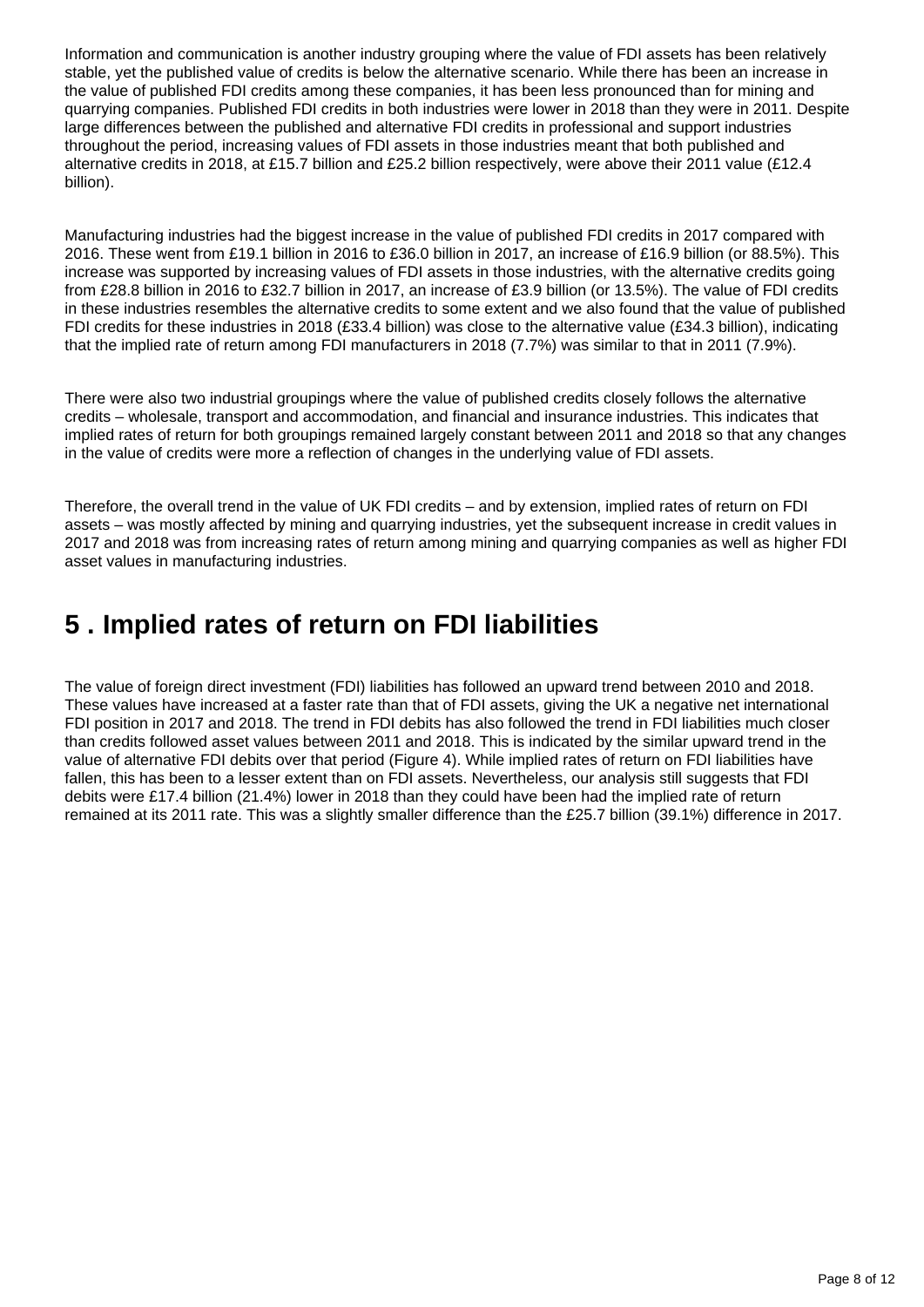### **Figure 4: Reported FDI debits in 2018 grew at a faster rate than alternative values because of a rise in the rate of return on liabilities**



#### **Foreign direct investment liabilities, and published and alternative foreign direct investment debits, 2010 to 2018**

**Source: Office for National Statistics - Foreign direct investment involving UK companies (asset and liability)**

### **Financial and insurance debits could have been much higher in 2018 had implied rates of return been at their 2011 rate**

The increase in the value of FDI debits has been evenly spread across most industrial groupings. However, the alternative scenario still highlights differences in implied rates of return (Figure 5). This is most apparent among financial and insurance companies, where the value of FDI liabilities continued to increase steadily between 2011 and 2018, yet the debits on those direct investments have only followed a similar upward trend since 2014. This indicates that, had the implied rates of return on financial and insurance liabilities remained at 2011 rates, the value of FDI debits could have been more than double the £24.6 billion estimated in 2018, with alternative credits at £51.3 billion, or £26.7 billion higher. These higher alternative debits from financial and insurance industries offset the increase in the value of alternative FDI credits in net FDI income and the current account.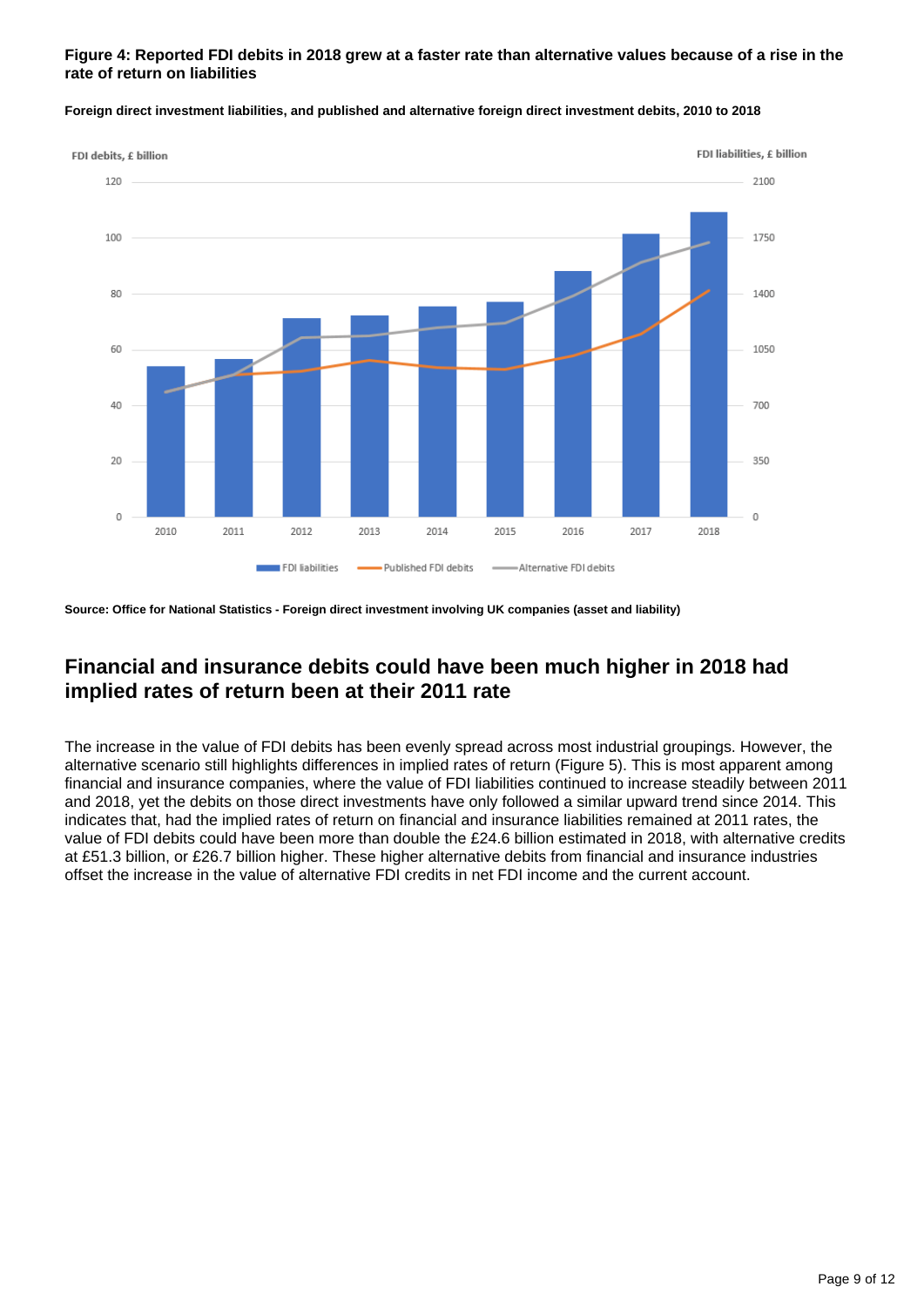### **Figure 5: Implied rates of return on liabilities with financial and insurance, and mining and quarrying industries have changed the most compared with 2011 rates**

### **Published and alternative foreign direct investment debits by industry, 2011 to 2018**

### Figure 5: Implied rates of return on liabilities with financial and insurance, and mining and quarrying industries have changed the most compared with 2011 rates

Published and alternative foreign direct investment debits by industry, 2011 to 2018



#### **Source: Office for National Statistics - Foreign direct investment involving UK companies (asset and liability)**

#### **Notes:**

- 1. Data on banks, bank holding companies, property and public corporations are removed from the analysis in order to focus upon the main industrial groupings.
- 2. M&Q is mining and quarrying; M is manufacturing; WT&A is wholesale, transport and accommodation; I&C is information and communication; F&I is financial and insurance; P&S is professional and support; and O is other industries.

Mining and quarrying industries is another industrial grouping where the value of FDI debits could have been higher had the implied rate of return on liabilities remained at the 2011 rate. Unlike for the financial and insurance industries, the value of FDI liabilities among mining and quarrying companies steadily increased between 2011 and 2014, yet debits declined at the same time. The values of FDI liabilities have remained stable among mining and quarrying companies since 2015, indicating a smaller difference between published and alternative debits than for financial and insurance industries. While increasing rates of return on mining and quarrying liabilities narrowed the gap between published and alternative debits, the value of FDI debits could have been £5.6 billion higher at £8.7 billion in 2018 had the implied rate of return remained at the 2011 rate.

The published and alternative debit values were similar for four of the seven industry groupings. The greatest similarities between 2011 and 2018 were for wholesale, transport and accommodation, and information and communication industries. For both of these, the value of published debits was higher than alternative debits in 2018, showing that implied rates of return were higher than their respective 2011 rates.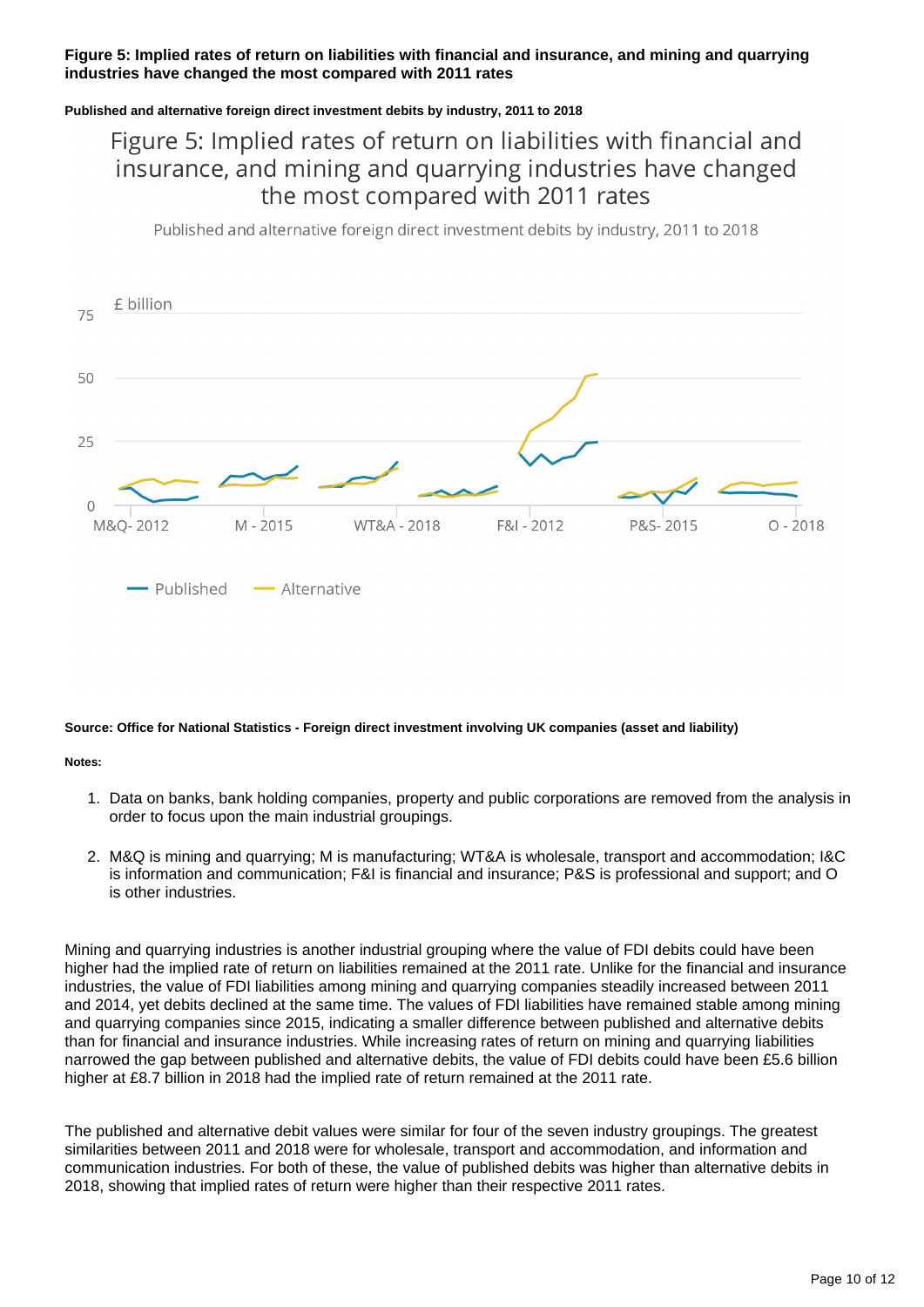Therefore, the overall trend in the value of UK FDI debits – and by extension, implied rates of return on FDI liabilities – was mostly affected by financial and insurance industries. The faster growth in debits than credits in 2018 contributed to a fall in net FDI income and the UK current account balance.

## <span id="page-10-0"></span>**6 . Details of SIC 2007 industries for each FDI industrial grouping used**

Table 1: Details of Standard Industrial Classification (SIC 2007) industries for each FDI industrial grouping used

| <b>Industry grouping</b> | Section(s) within SIC07                                                                                                              |
|--------------------------|--------------------------------------------------------------------------------------------------------------------------------------|
| Mining and Quarrying     | $B -$ Mining and quarrying                                                                                                           |
| Manufacturing            | $C -$ Manufacturing                                                                                                                  |
| Accommodation            | Wholesale, Transportation and G - Wholesale and retail trade; repair of motor<br>vehicles and motorcycles                            |
|                          | H - Transportation and storage                                                                                                       |
|                          | I - Accommodation and food service activities                                                                                        |
|                          | Information and Communication J – Information and communication                                                                      |
| Financial and Insurance  | $K$ – Financial and insurance activities                                                                                             |
| Professional and Support | M - Professional, scientific and technical<br>activities                                                                             |
|                          | $N -$ Administrative and support service activities                                                                                  |
| Other                    | A - Agriculture, forestry and fishing                                                                                                |
|                          | D – Electricity, gas, steam and air conditioning<br>supply                                                                           |
|                          | E – Water supply, sewerage, waste management<br>and remediation activities                                                           |
|                          | $F -$ Construction                                                                                                                   |
|                          | $L - Real$ estate activities                                                                                                         |
|                          | O – Public administration and defence;<br>compulsory social security                                                                 |
|                          | $P - Education$                                                                                                                      |
|                          | Q - Human health and social work activities                                                                                          |
|                          | $R$ – Arts, entertainment and recreation                                                                                             |
|                          | S – Other service activities                                                                                                         |
|                          | T - Activities of households as employers;<br>undifferentiated goods- and services-producing<br>activities of households for own use |
|                          | $U$ – Activities of extra-territorial organisations<br>and bodies                                                                    |

Source: Office for National Statistics